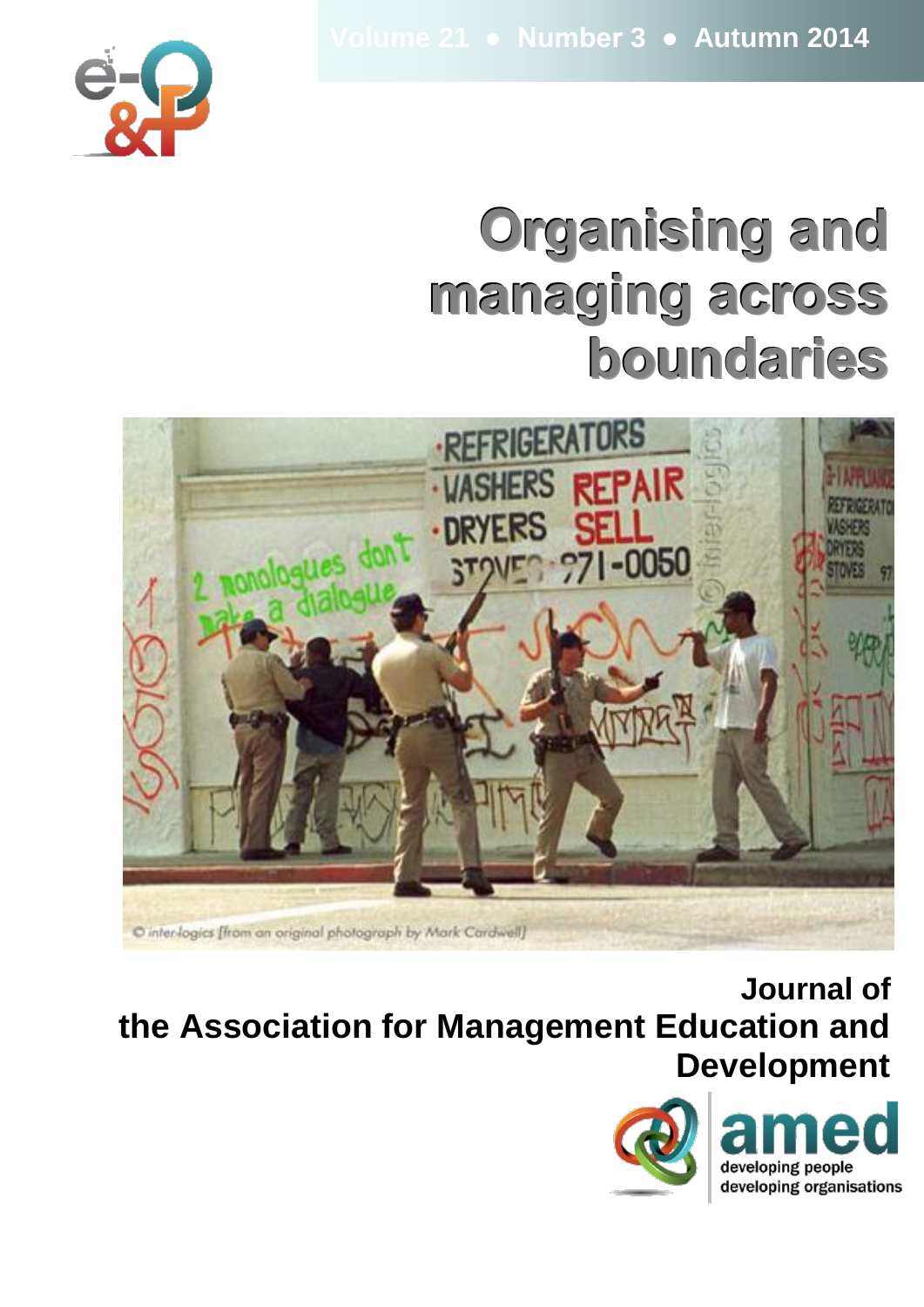

# **Guest Editors: Chris Blantern and Tom Boydell**

Thanks to **Triarchy Press** for their continuing support.



© AMED 2014. ISSN 2042 – 9797. You may freely print or download articles to a local hard disk, provided they are for your personal and non-commercial use only. Please ensure that you acknowledge the original source in full using the following words

*'This article first appeared in e-O&P Vol 21 No 3, Autumn 2014 and is* 

*reproduced by kind permission of AMED [www.amed.org.uk'.](http://www.amed.org.uk/)*

For permission to reproduce article(s) from this journal more widely, please contact the AMED Office [www.amed.org.uk,](http://www.amed.org.uk/) Tel: +44 (0)300 365 1247.

The views expressed in this journal by both editorial staff and contributors are not those of AMED or any of the organisations represented by the editors, but reflect the opinions of the individual authors only.

Cover illustration:. Original quotation – 'Two monologues don't make a dialogue' – Jeff Daly, from an original photograph by Mark Cardwell, composed by Chris Blantern, December 2002.

**e-O&P Editorial Board:** Bob MacKenzie David McAra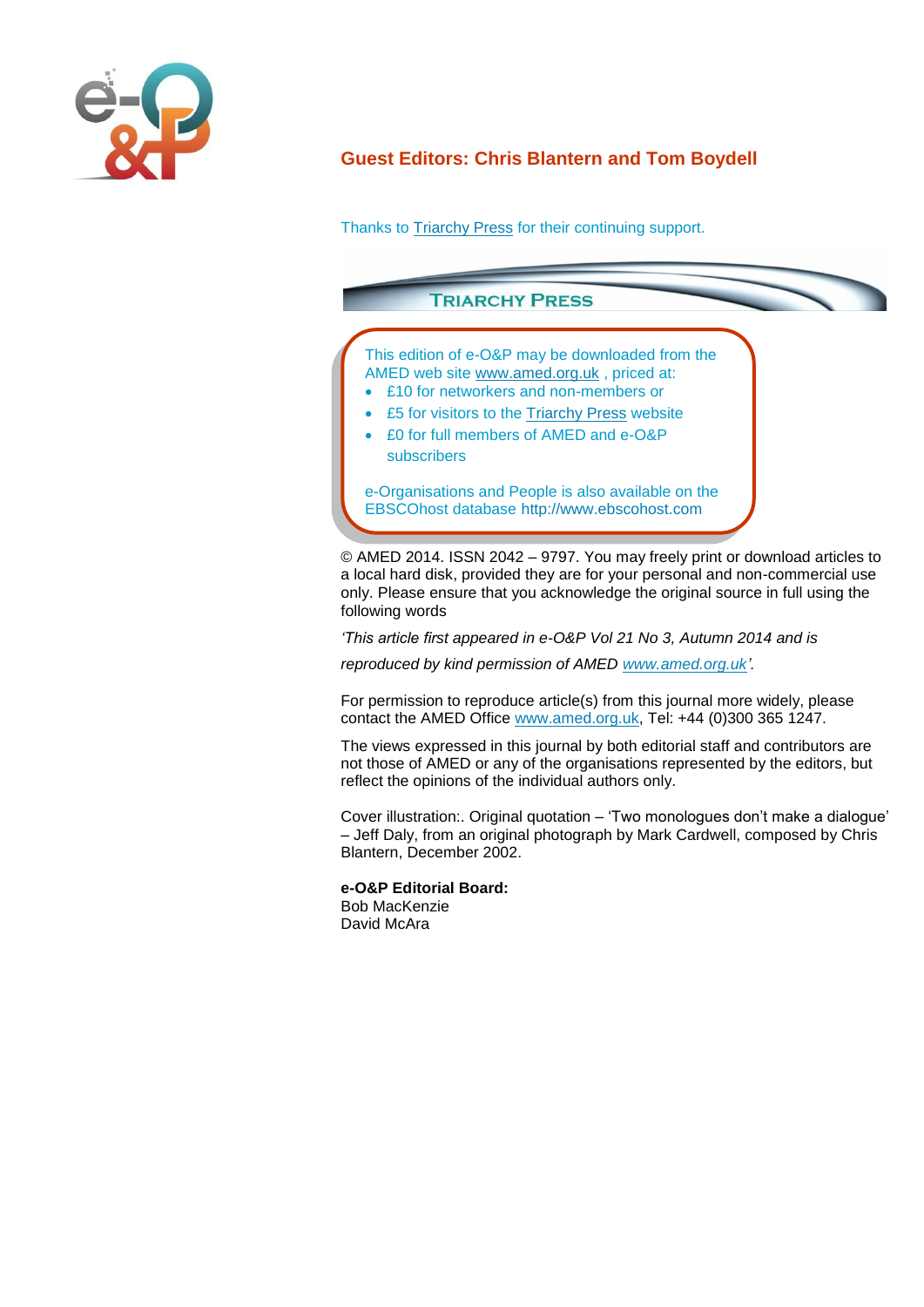# *The sweet bitter of 'No'*

# **Louie Gardiner**



*In our summer edition, anticipating the Scottish Independence Referendum, Louie examined the complex network of issues lying behind the simplistic, binary choice, Yes or No. Here she reflects on the outcome and wonders, what now?* 

That Germany lost the war has made it arguably the most socially and politically advanced nation in Europe. A ridiculously grand claim from someone who has absolutely zero credentials to comment. My conclusion is however, drawn from those who know much more – researchers of the exhibition *'Made in Germany'* in the British Museum from which it's Director, Neil MacGregor has pulled together his article (Review section of The Guardian, 27 September 2014); and his current radio series *'Germany: Memories of a Nation'*. I was humbled to read how the German people have consciously chosen to use history and monuments as a reminder and warning to act differently in the future. According to MacGregor, this is in stark contrast to Britain and France where most monuments 'honour valour and heroism' with scant public acknowledgment of each nation's own wrongdoings.

In particular, I was struck by MacGregor's description of the Reichstag which was restored following the reunification of East and West Germany 25 years ago. The restoration retained marks of the 1933 fire and

*'…graffiti made by Soviet Soldiers were left untouched as a reminder to legislators that if you get things as wrong as Germany did, then the consequences are unimaginably terrible'.* 

En route to the Reichstag, MPs pass memorials to the killing of Jewish people, homosexuals, disabled people and Roma. Even more striking is the huge glass dome atop the building to which the public have access. Not only does this represent an emblem of transparent legislature but the public can

*'literally exercise oversight over their government – a direct reversal of the situation under both the Nazis and the Stasi'.* 

MacGregor comments:

*'I can't think of another country in the world that lives so closely with the acutely uncomfortable reminders of its past in order to help it act more wisely in the future'.* 

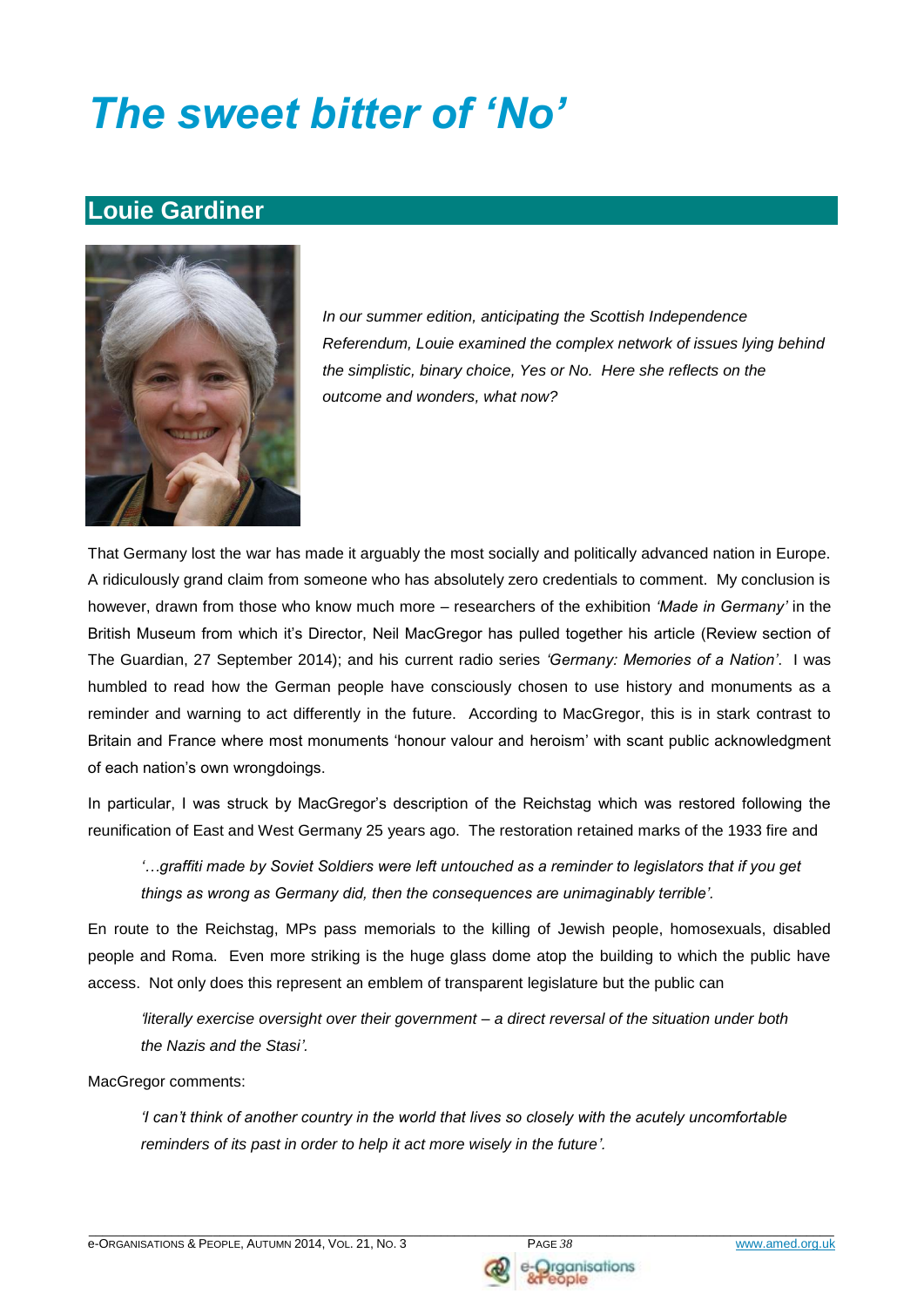I found myself reflecting on my many tours inside the Scottish Parliament and how the building was designed to make it a place that is run for and by the people of Scotland. I began pondering (once again) on the result of the Scottish Referendum and wondered about the current and potential impact and unfolding consequences.

As I continued to read MacGregor's piece I was stopped in my tracks by a striking fact that brought my attention to something else – that in the following quote at least, he was comparing Germany with England:

*'the regional identity of Germany is still flourishing in a way that has probably never been the case in England, where there has been a centralised government in a dominant London for 1,000 years'.* 

I'm not sure I agree with his conclusions regarding regional identity in England. However, I was shocked by his statement *'a centralised government in a dominant London for 1,000 years*'. One thousand years! A Millennium. This brings a whole new dimension to my understanding of the result of the Scottish Referendum. The 'YES/NO' vote was not simply threatening the break-up of a 300 year Union between England and Scotland; it was potentially heralding the next stage of disintegration of a 1,000 year sociopolitical force that has come to rest within Westminster - centralised power in the hands of the few, who are disconnected from the reality and diversity of the many.

Germany of the past and Germany of today has much to teach us about the dangers of centralised forces that seek to manipulate the very people they pretend to serve. The Scottish Referendum was a call from part of the system for change and for powers to come closer to its people. The question beguiling me is: Can we effect a civil and just socio-political change without violent revolution or disintegration in the UK? **The dome of the German Reichstag, Berlin.** 



Photo from: [lukelukeluke,](http://www.flickr.com/photos/80755490@N00/525045088/) [Creative Commons](http://creativecommons.org/licenses/by/2.0/deed.en)

According to Nobel Prize-winner Ilya Prigogine, when a complex adaptive system (such as a human system) is near to the point of bifurcation i.e. when it is far from equilibrium, 'chance' comes into play. We cannot predict if it will tip into disintegration (chaos) or leap into a new, more differentiated, higher level order or 'organisation' i.e. a 'dissipative structure'. Neither can we predict when the tip might occur. Why? Because there are simply too many unknown and unknowable factors at play in the system to afford any certainty. However, despite all that is unknown and uncertain, we can equip ourselves to anticipate and influence better by increasing our understanding of what is playing out – seeking to notice shifting systemic patterns and what might be shaping those patterns. This gives us clues as to what action we **could** take that **might** nudge the system in the ways we **hope** will be more helpful – holding all the while that *every intervention is an experiment with uncertain consequences*.



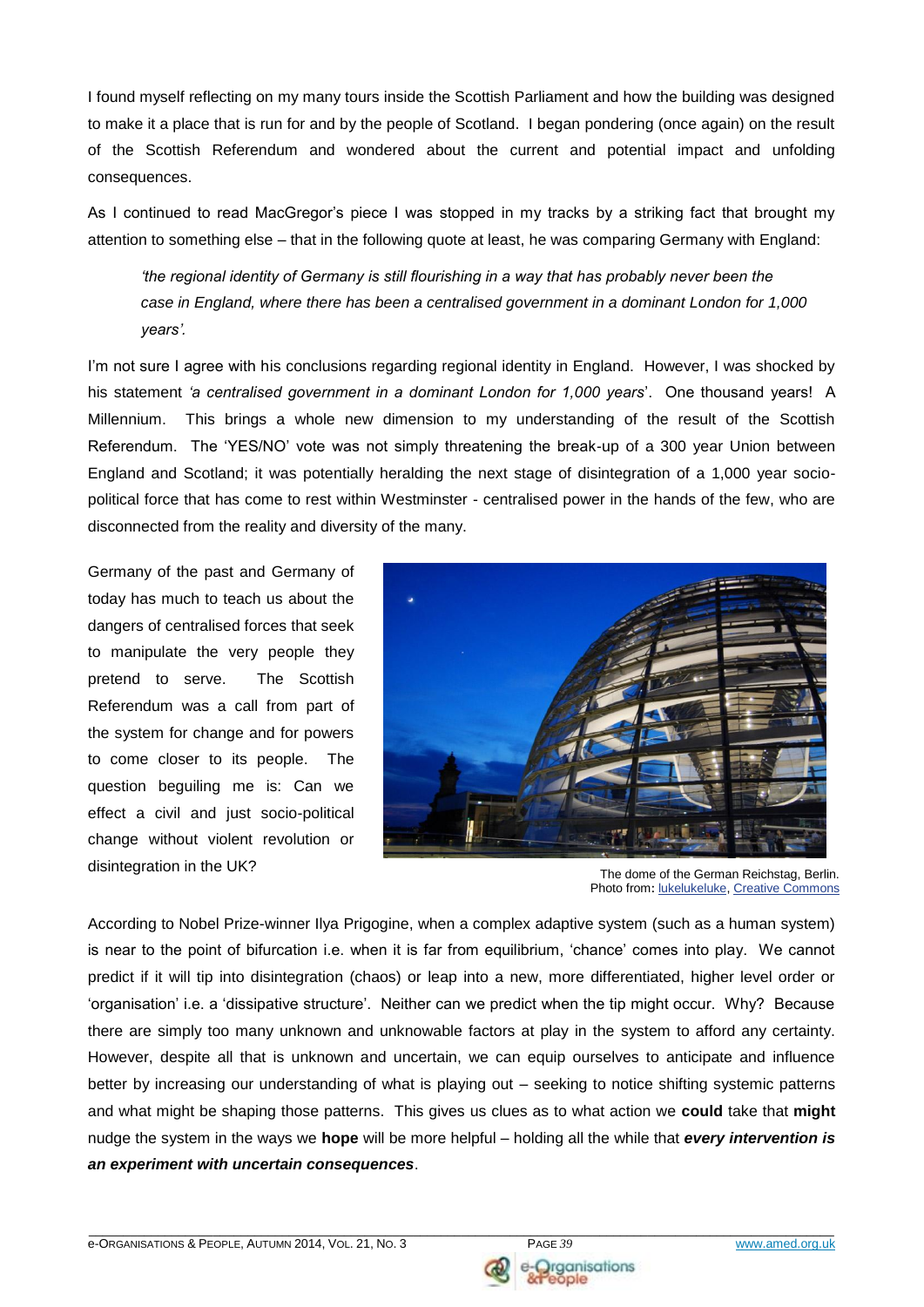Some FACTS: The governing powers in Scotland called for a referendum which took place on 18 September 2014. Change was promised. A vow was made. 45% of all votes cast voted YES for separation from the Union. 55% voted NO. We do not know all the reasons why people voted YES or NO. The polls showed a shift of YES voters from less than a third to nearly 50% in a little over two years. One day after the result, 5,000 Scots became signed up members of the SNP; two days after, 10,000 had signed up; five days after the vote this had risen to 26,000. Other YES parties have also had increased membership. NO Parties in Scotland lost members. Northern cities in England have raised the issue of greater powers. UKIP has secured more votes in recent elections than it has ever had before. The British Government has just agreed to take Britain into another armed conflict.

It seems that our UK socio-political landscape/ system IS shifting. Parts of the system are far from equilibrium. It is not hard to imagine that if the vows made by Westminster party leaders are broken, the perturbation in the system will amplify generating even greater disequilibrium. Perhaps if the vows to Scotland are kept, this will give rise to greater perturbation in other parts of the system elsewhere in the UK? Leonard Cohen's lyrics come to mind:

*'Ring, ring the bells that still can ring. There is a crack, a crack in everything. That's how the light gets in'.*

There is a crack. Perhaps the tsunami of bifurcation is already upon us? If we think we can predict and control what is happening - believing we can block the tipping wave - we will be sitting in denial of reality; we will risk getting lost IN the boiling and roiling of the turmoil. Alternatively, we can choose to become surfriders and community bridge-builders ready to enter into the turbulence to make something out of what might otherwise become wholesale destruction.



Chamber of the Scottish Parliament, Edinburgh Photo from: [pschemp](http://commons.wikimedia.org/wiki/User:Pschemp), [Wikimedia Commons](http://commons.wikimedia.org/wiki/File:Debating_chamber,_Scottish_Parliament_(31-05-2006).jpg)

A few years ago at the Edinburgh Book Festival, Richard Holloway, former Bishop of Edinburgh, said that when people hold fundamentalist views, dialogue is impossible. So consider this: just as domestic violence does not begin but ends with broken bones and bodies, neither does fundamentalism begin with shocking violence by extremist forces.



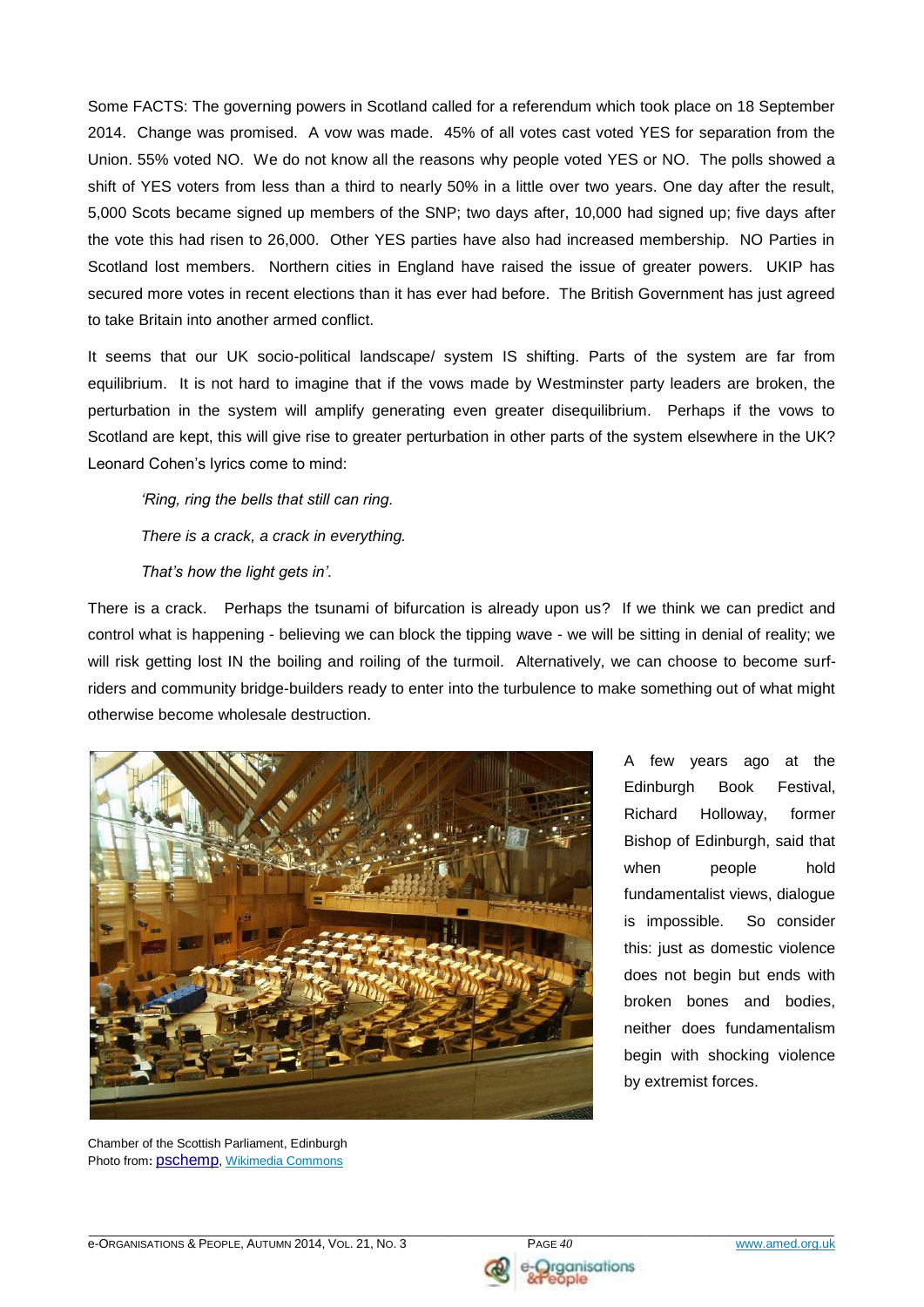The seeds of both are sown somewhere far closer to home. They grow in our living rooms, bedrooms, community spaces, organisations and adversarial debating chambers. They begin when we hold a fixed point of view from which we refuse to entertain the possibility that 'the other' might have something valid and worthy of consideration. They begin when we disregard, disrespect and debase the other - in the ways we talk about and behave towards them.

The derivation of the words 'debate' and 'discuss' mean 'to beat or break down'. These words are about winning so as not to lose. In contrast, 'dialogue' is about 'meaning flowing through' and this can only happen when we open ourselves up to the possibility that we and/or our views might be changed through our exchange with 'the other'. Consider how improbable it would have been for politicians in both the YES and NO camps to say:

*'Hang on a minute! This is crazy! What is it you are really trying to say? How are your needs not being met? What are you afraid of? What are your hopes and dreams? How could we address all our fears and needs and hopes and dreams; and take care of each other at the same time?'* 

Fundamentalism begins with taking a position on something and continually gathering more and more data to substantiate that position – to the exclusion of all other data and possible perspectives. I witnessed 'Yes' voters going to Yes' meetings, listening to people who think like them, thereby reinforcing their views and their positions. I witnessed 'No' voters going to 'No' meetings listening to people who think like them, thereby reinforcing their views and their positions. I witnessed a 'No' voter getting agitated when a 'Yes' voter contributed to proceedings by trying to call Gordon Brown to account for his part in the Iraq war. The No' voter shouted out '*what are YOU doing here? This is a* No' *rally!*' Fundamentalism begins with getting stuck in binary debate: yes/ no; this or that; either/ or; with us/ agin us. There HAS to be another way. Surely we are better than this? More advanced than this? And so I come back to where this article began. What does Germany have to teach us? What does Prigogine have to help us?

What will it take to make possible a 'higher level order'; a 'more differentiated dissipative' governance structure? It starts and ends with individual agents in the system. Us. More of us engaging in ways that break ancient, adversarial patterns. More of us learning to create opportunities and structures for working with distributed power that engender greater accountability by the many not the few. This will take effort. Huge effort because we will be calling on ourselves to do what we are unused to doing. Dissipative structures are more differentiated and therefore more complex so they take more energy to sustain them. True dialogue takes more energy in the 'coming to solutions', yet in the longer run, it means our solutions are likely to be more successful; more generative; more enduring. To succeed, *more* of us need to be engaged *more* of the time on *more* issues that affect our lives. Are we ready? Are we up for the complexity of the challenge and the commitment to stay engaged in the process wherever it takes us?

Coherence and equilibrium in a complex adaptive system - a human system - comes not through external controls but through local interactions amongst individuals wherever they are in the system. We continually self-organise in relation to each other and the shifting conditions in the system. So shifting patterns starts with us. No. In this, it starts with me. In writing and in knowing what I know from the complexity science world, I call myself to account. What will I do? How will I change? I choose to follow these behaviours in the

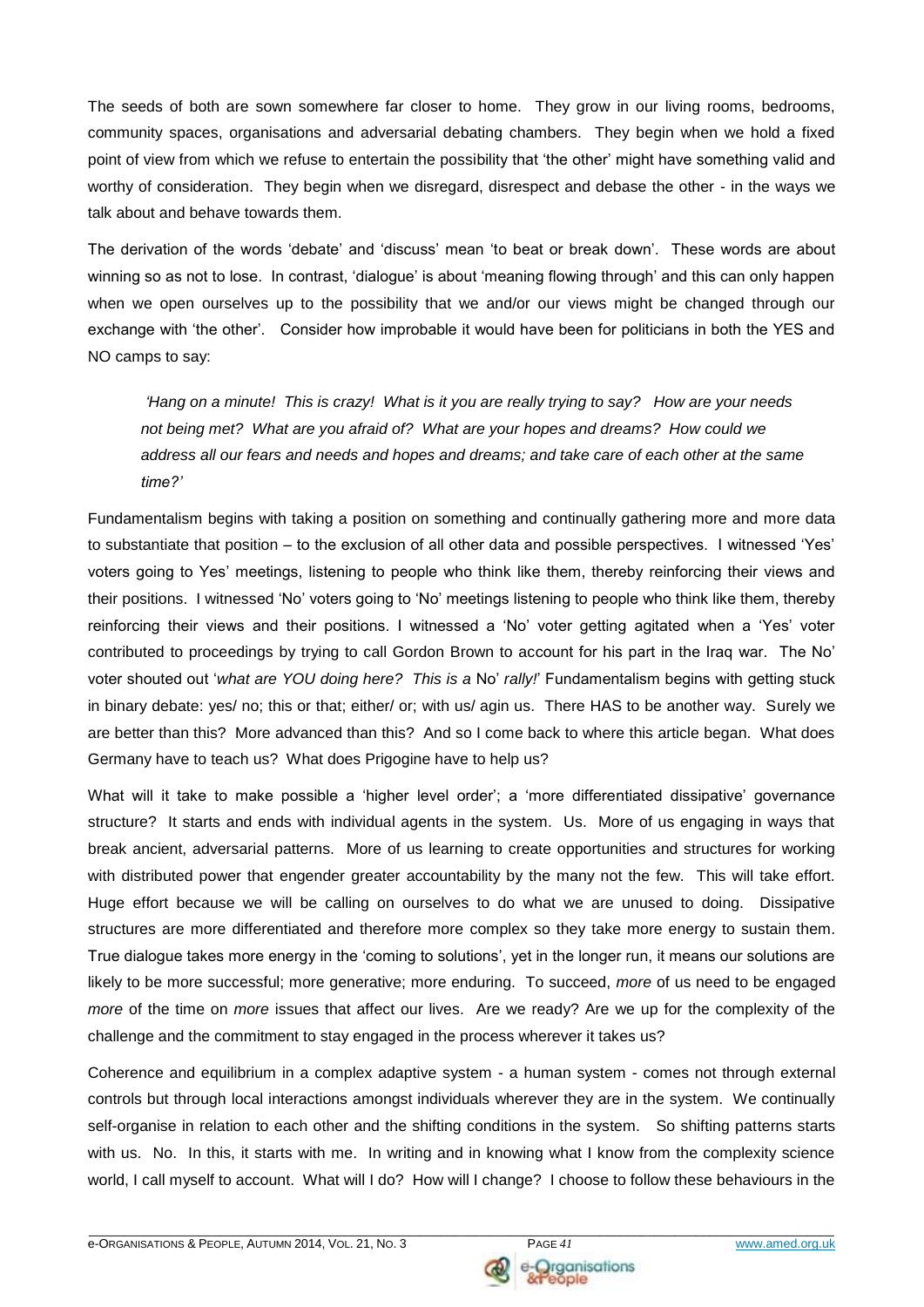hope that I may play a part in seeding the conditions for creating a new governing order in the UK. And perhaps in the future, I might, with humble pride, be amongst many who are able to say: we led the way, we did this ourselves and we did it well without war:

- 1. Engage with curiosity and caritas
- 2. Safeguard my own trustworthiness
- 3. Act for the wellbeing of the whole, part and greater whole
- 4. Make more of what we've got
- 5. Celebrate and share the best of ourselves
- 6. Follow through on promises

Tweet me @Potent6 and share these Seed Behaviours with others if you feel like joining in the experiment!

## **About the author**

Louie Gardiner is the founding partner of **Potent 6** and creator of **The [Potent 6](http://www.potent6.co.uk/) Constellation**. She is a PhD Researcher in Systems Sciences, master-accredited coach, facilitator and Human Systems Dynamics Consultant. Louie has a passion for illuminating, connecting and liberating flow in human systems - enabling people to take action and work collaboratively through complex, challenging situations with, within and across organisations and communities. She is hungry to learn, and demonstrates her commitment to being curious, courageous, authentic and constantly questioning how we make and manage meaning in the world.

*Louie can be contacted at: [louie.gardiner@potent6.co.uk](mailto:louie.gardiner@potent6.co.uk) [www.potent6.co.uk](http://www.potent6.co.uk/) twitter: Potent6*

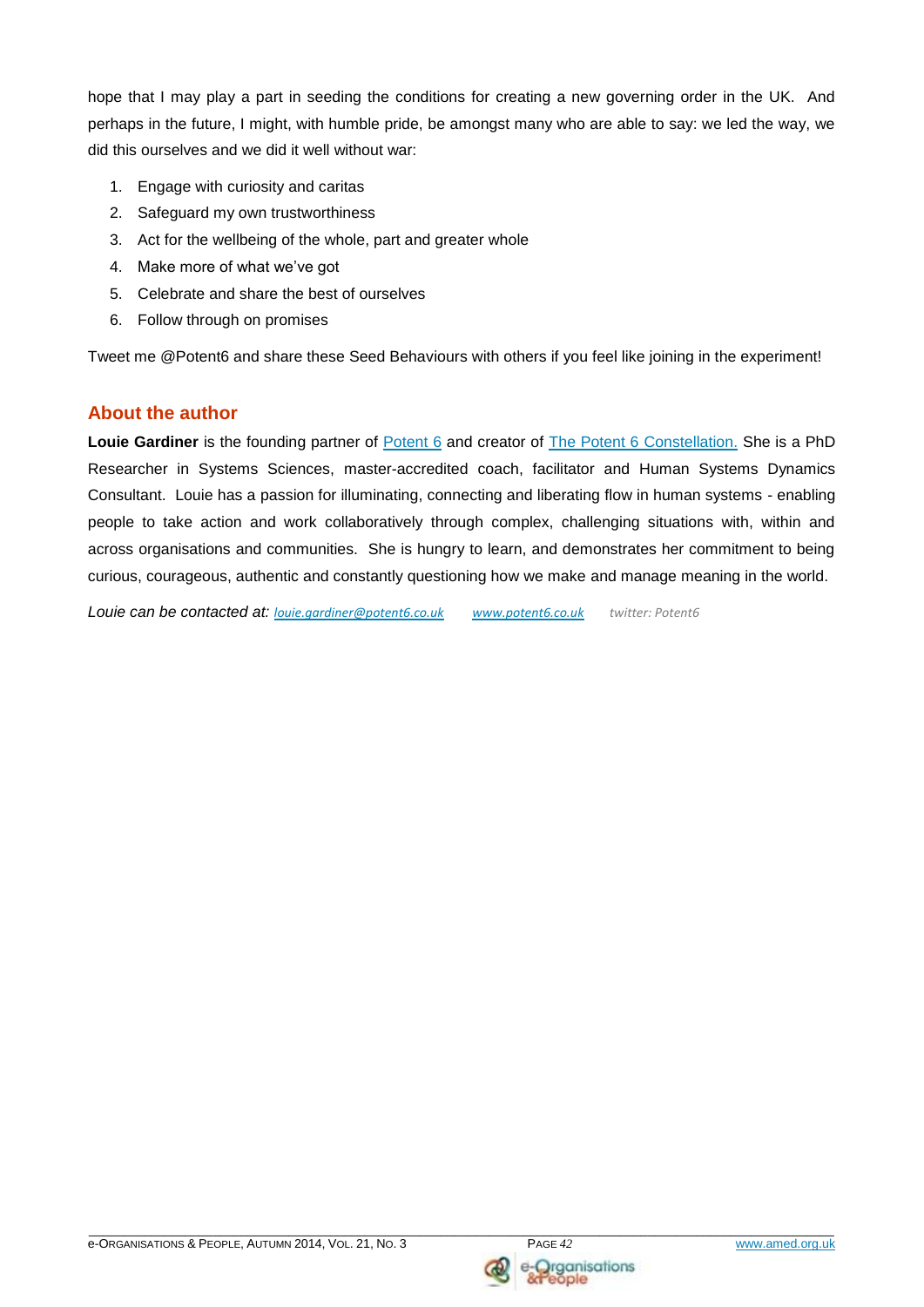# *Working across boundaries David has a dream*

# **David McAra**



*To make some cross-boundary working happen, the editorial team planned a 'Gathering' for September, so I thought it would be interesting to try to join up some of the LinkedIn groups I follow. I posted a question in the AMED group ("How should we describe the radical re-think we need about organising?") and 'shared' it across a number of other groups under the heading: "... wondering about synergy." There were a number of interesting responses though I can't really claim they amounted to much in the way of synergy.* 

*Louie Gardiner was kind enough to review my draft and I found her comments helpful so have included them in the blue panels.* 

It's a bit presumptuous of me, I know, to reference Dr King in my title but I believe that the transformation of society is necessary and possible.

- *Necessary ...* because our existing models of organising are not sustainable and cause too much suffering
- *Possible ...* if we can unlock the synergy between the many wonderful and creative ideas which are currently on the loose.

The problems of society are profound and complex. How shall we learn to adopt sustainable lifestyles? How shall we educate the young? How shall we take care of our elderly? How shall we reconcile strident adversarial ideologies? ... or even moderately conflicting short term interests?

*According to Complex Adaptive Systems theory, change happens through local to local interactions i.e. local to us as individuals rather than thinking about local in terms of geographical place. We create patterns through our exchanges with those in our realms. Like Glenda Eoyang, I suggest that we need to find new ways of seeing to shift our understanding what is going on – when this happens, the next 'now what?' becomes self-evident…. So in essence, it is always about emergence and awareness of emergence; integrating and adapting what we do as each new moment arises. In a complex, uncertain, world and an unknowable future, we can never know what we will need to know to cope, ahead of time. We only come to know it in retrospect!!! So – in agreement with Eoyang – I believe that all we can do is grow our Adaptive Capacity.* 

No central body, however wise and well-intentioned, will ever be able to sort it out. We must learn new ways of working together, or slide into chaos.



Organisations iple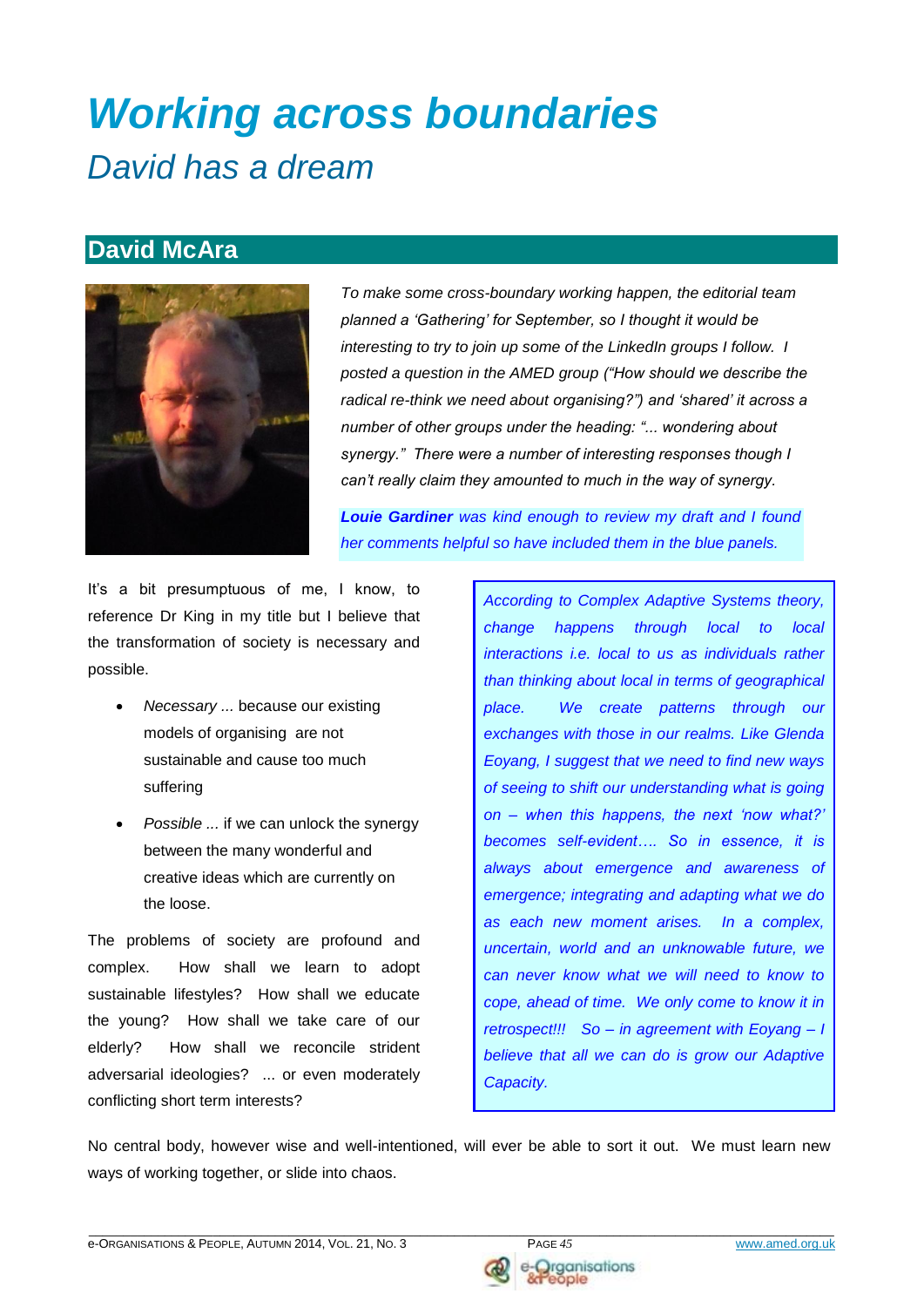## **Ah! Chaos!**

I'm not very optimistic about our capacity to learn as individuals, never mind as a society. So perhaps the slide into chaos is inevitable. Now ... the concept of chaos (in my layman's understanding) offers the possibility of the emergence of a new order.

Perhaps we can slide through - or with - chaos. I understand that the prospect of emergence is enhanced by optimising three aspects of the chaotic brew:

 The **diversity** of the ingredients – because an understanding of the challenges and the opportunities is not accessible to any one person or group, but is scattered through many minds in our infinitely varied ways of seeing the world

*Eoyang would call this condition 'Container' – i.e. similarities that bring and hold agents or agencies together. These can be physical, perceptual, metaphysical etc and are often overlapping and massively entangled.*

 The **quality** of the connections – so insights can be perceived through the noise.

*Eoyang in her PhD research identified 3 pattern-influencing conditions CDE: Differences – that hold the potential for change to occur*

 The **connectedness** of the ingredients. For emergence to occur, the scattered pieces of knowledge must be able to find each other, to cohere – if momentarily, to form a new picture which we will only be able to see when we can all see it

*Again Eoyang would speak of 'Exchanges' – which is more about the channel across which 'differences' can pass*

### **"... synergy between the many wonderful and creative ideas ..."**

*For something productive to arise, the three conditions CDE need to be 'coherent'. A great HSD (Human Systems Dynamics) model that conveys this without needing to understand the underpinning science is the STAR*

- *S = balance of similarities and differences - Diversity*
- *T = effective balance and quality of talking and listening (Exchanges)*
- *A = Authentic work = action i.e. a needed, useful task / focus of activity (container)*

*R = Reason for being – intention/ purpose (Container)*

*If these are not in place / balance / coherent then the group of people (agents) will not be generative. This can help to understand why stuff simply does not start, continue or regenerate.* 

To try and make some cross-boundary working happen, the e-O&P editorial team planned a 'Gathering' for